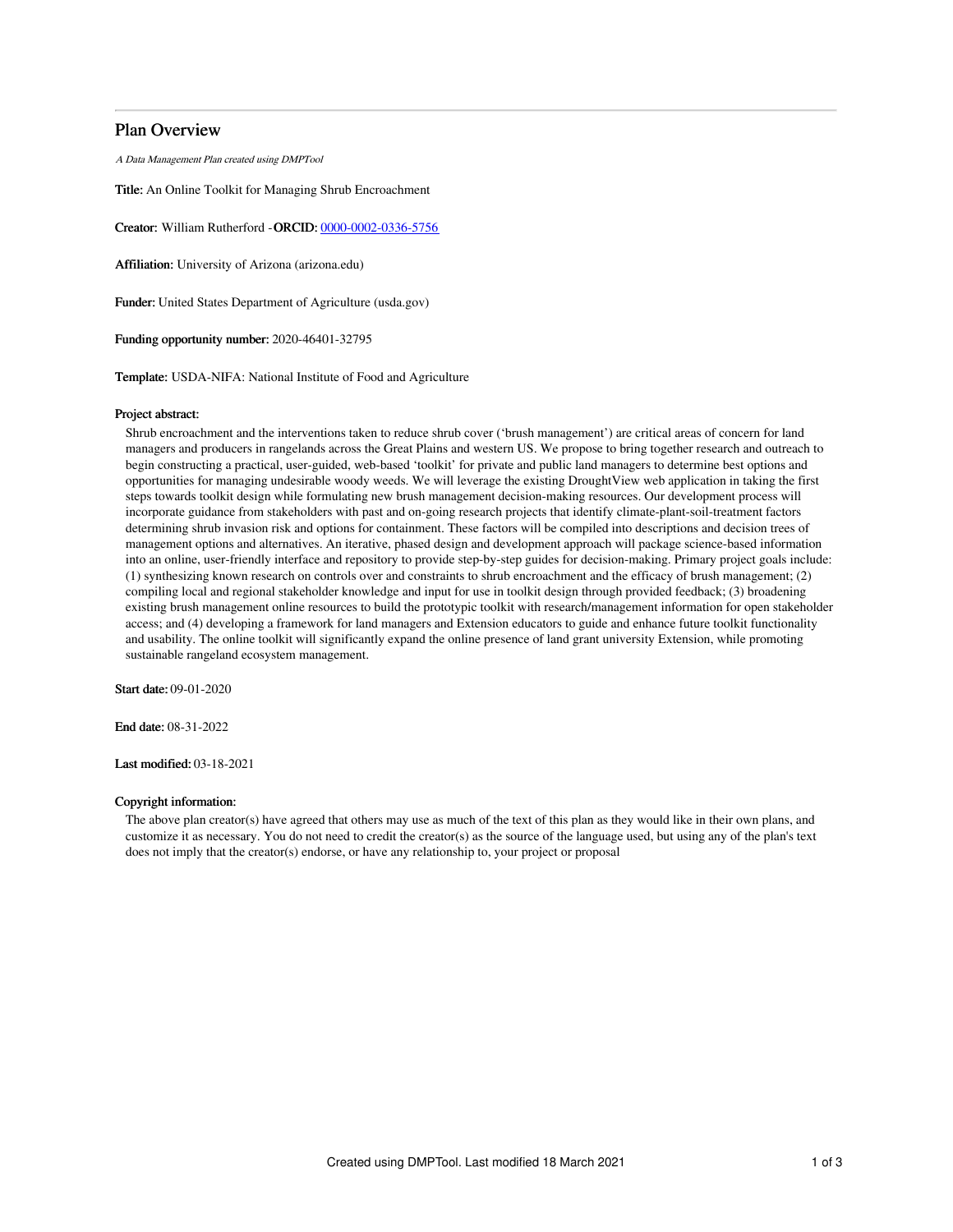# Expected Data Type

Describe the type of data (e.g. digital, non-digital), how it will be generated, and whether the data are primary or metadata. Research examples include: lab work, field work and surveys; Education examples include: number of students enrolled/participated, degrees granted, curriculum, and training products; Extension examples include: outreach materials, number of stakeholders reached, number of activities, and assessment questionnaires.

This is an Extension project that ties scientific information with outreach to serve stakeholder needs through technology. Following a thorough review of the literature to ensure the most current understanding of shrub management strategies, the proposed project - to develop a prototype 'online toolkit' for brush management – will incorporate factors identified as influencing management decision-making into the specifications for a complete DS tool. At the same time, with the integral involvement of stakeholders in an iterative testing process, there will be results from stakeholder questionnaires and local workshops that will provide the project team with the feedback needed to ensure the toolkit is user-friendly, relevant and practical (see Evaluation Plan in the Narrative). To these ends, new scientific data (articles, reports and other documents) and results of stakeholder engagement in the project (questionnaires and workshop outputs) will be compiled and included in project reporting (REEport), project publications (refereed journal, Cooperative Extension bulletins, popular articles), and outreach materials (e.g. Rangelands Partnership 'brush management topic web [page](https://globalrangelands.org/brush-management-0) and communications outlets therein). These materials will be maintained on both the Gornish (PD) and Archer (co-PD) lab servers in the UA School of Natural Resources and the Environment and with Rangelands Partnership via co-PD Merrigan. All primary project data will thus be available in electronic format in Microsoft Word and Excel, HTML, and PDF files as may be appropriate.

#### Data Format

For scientific data to be readily accessible and usable it is critical to use an appropriate community-recognized standard and machine readable formats when they exist. If the data will be managed in domain-specific workspaces or submitted to public databases, indicate that their required formats will be followed. Regardless of the format used, the data set must contain enough information to allow independent use (understand, validate and use) of the data.

Data will be managed through a web-based content management system (CMS) and Drupal 8 (that stores data in MySQL Relational Database). Data can be exported from the CMS in CSV, JSON, and XML-based formats. Raw database tables in MySQL will also be viewable as SQL text via a mysqldump [\(https://dev.mysql.com/doc/refman/5.7/en/mysqldump.html](https://dev.mysql.com/doc/refman/5.7/en/mysqldump.html)).

#### Data Storage and Preservation

Data must be stored in a safe environment with adequate measures taken for its long-term preservation. Applicants must describe plans for storing and preserving their data during and after the project and specify the data repositories, if they exist. Databases or data repositories for long-term preservation may be the same that are used to provide Data Sharing and Public Access. Estimate how much data will be preserved and state the planned retention period. Include any strategies, tools, and contingency plans that will be used to avoid data loss, degradation, or damage.

The web-based 'toolkit' and its underlining database will be maintained and hosted by the University of Arizona College of Agriculture and Life Sciences' Communications and Cyber Technologies (CCT) Unit. This Unit currently provides IT systems for the Rangelands Partnership, a nearly 20-year project among 19 land-grant universities (described further in the following Roles & Responsibilities section). CCT's infrastructure is built on servers housed at the University of Arizona and through Amazon Web Service Cloud services. CCT houses servers in both locations for redundancy and disaster recovery purposes. As part of the Service Level Agreement, CCT has agreed to provide services for 5 years, renewable as needed. If the proposed project is funded, the implemented Data Management Plan will be continuously monitored and updated during the award period and into the future based on technological and data storage, organization, and management improvements.

### Data Sharing and Public Access

Describe your data access and sharing procedures during and after the grant. Name specific repositories and catalogs as appropriate. include a statement, when applicable, of plans to protect confidentiality, personal privacy, proprietary interests, business confidential information, and intellectual property rights. Outline any restrictions such as copyright, confidentiality, patent, appropriate credit, disclaimers, or conditions for use of the data by other parties.

The online toolkit is a data dissemination instrument. Thus, its goal is to provide tailored recommendations and learning components for the user. Users of the toolkit do not need to provide personal identifiable information – no email or contact information is collected. Rather, the user only enters information about their environment and specifics of their land management area. The recommendations compiled from this information can be printed or retrieved later through a unique URL. The report will not contain any personal information about the user. Google Analytics will be used to track anonymous statistics such as number of visitors, page views, and time spent on the online tool.

#### Roles and Responsibilities

#### Who will ensure DMP implementation? This is particularly important for multi-investigator and multi-institutional projects. Provide a contingency plan in case key personnel leave the project. Also, what resources will be needed for the DMP? If funds are needed, have they been added to the budget request and budget narrative? Projects must budget sufficient resources to develop and implement the proposed DMP.

The University of Arizona team is composed of highly engaged members of the College of Agriculture and Life Sciences' (CALS) School of Natural Resources and the Environment (SNRE) and Communications and Cyber Technologies (CCT) unit, as well as members of the Rangelands Partnership which will all be represented with co-PD Merrigan on the Advisory Committee (see proposal body). Project team members have worked together on various recent projects, with several having collaborated for more than 17 years as part of the Arizona Technical Team for the Rangelands Partnership. Advisory Committee members also bring an extensive and proven track-record of scientific, academic, and outreach accomplishments. This consistency coupled with a high degree of collegiality will ensure the proposed project will be implemented successfully and will offer long-term benefits for the stakeholders they serve.